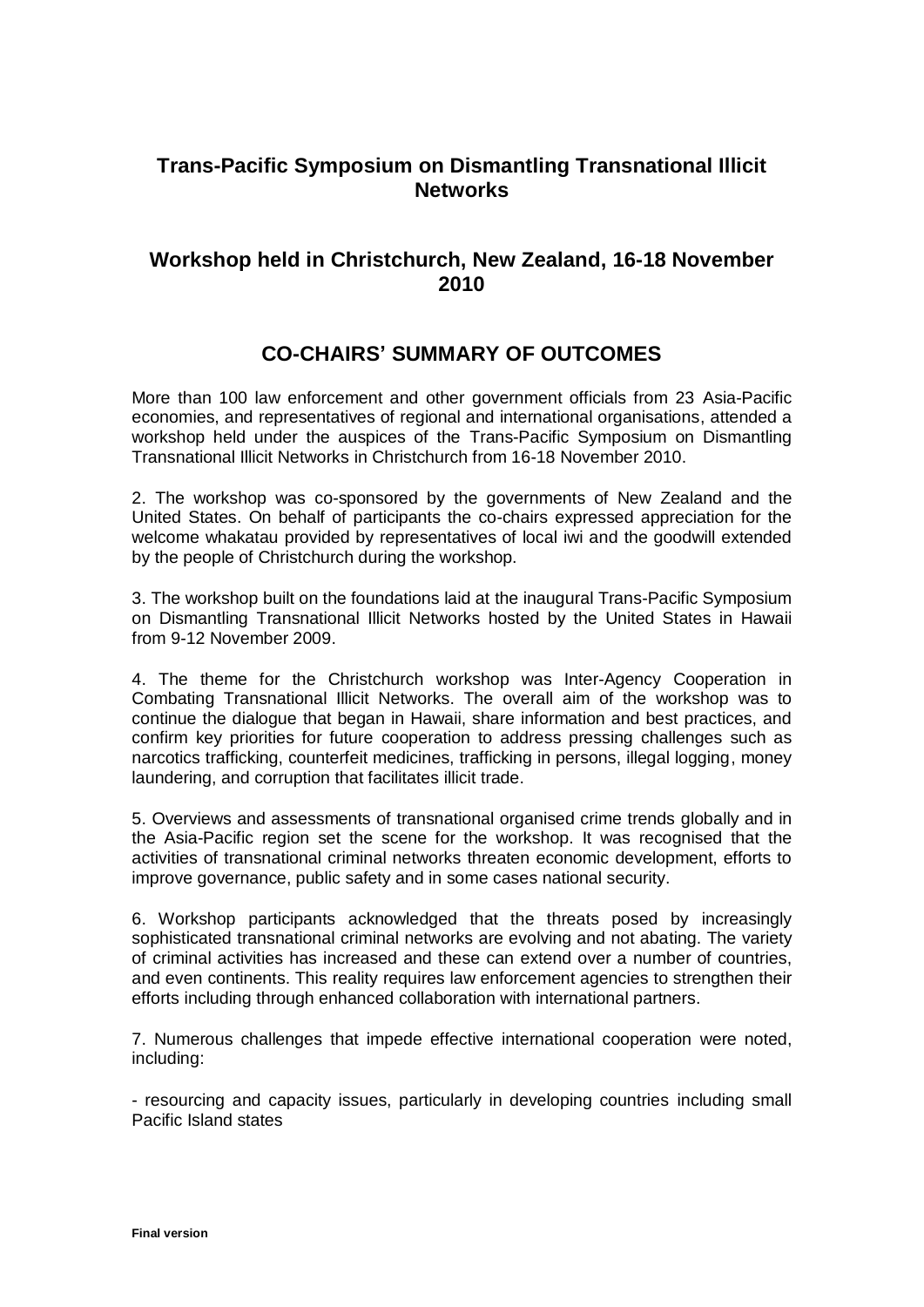- differing legal systems and jurisdictional issues;

- issues around information security (including sharing particularly sensitive information).

8. The workshop identified better coordination and communication between national and international agencies as essential for progress to be made on disrupting criminal networks. Improving coordination relies on a number of factors, such as:

- developing a clearer picture of transnational crime trends across the Pacific so that government agencies can develop more effective strategies to address transnational threats;

- building trust between agencies both nationally and internationally;

- establishing enduring working relationships between counterparts in different economies;

- creating a common understanding of the activities of criminal networks and what investigative techniques are available to disrupt them;

- enhanced intelligence and information-sharing arrangements, including common arrangements for evidence sharing to assist in carrying out investigations and prosecutions;

- recognising the challenges that Asia-Pacific partners face and how we can assist each other to overcome them, including through capacity building programmes;

- improving technology, technical skills and leadership capacity;

- making better use of international instruments and cooperative frameworks that are already available including the UN Conventions against Corruption (UNCAC) and Transnational Organized Crime (UNTOC), and its protocols; and the Financial Action Task Force (FATF) principles on combating money laundering and terrorist financing.

9. There was acknowledgement of the importance of maintaining existing regional and international mechanisms for cooperation on combating transnational organised crime, including:

- global organisations such as the United Nations Office on Drugs and Crime (UNODC), Interpol and the World Customs Organisation (WCO);

- established regional bodies such as the Association of South East Asian Nations (ASEAN) and associated fora including the ASEAN Regional Forum and ASEAN Senior Officials' Meeting on Transnational Crime, the Pacific Islands Forum Regional Security Committee and other Pacific regional immigration, customs and police bodies, and the Organisation of American States (OAS).